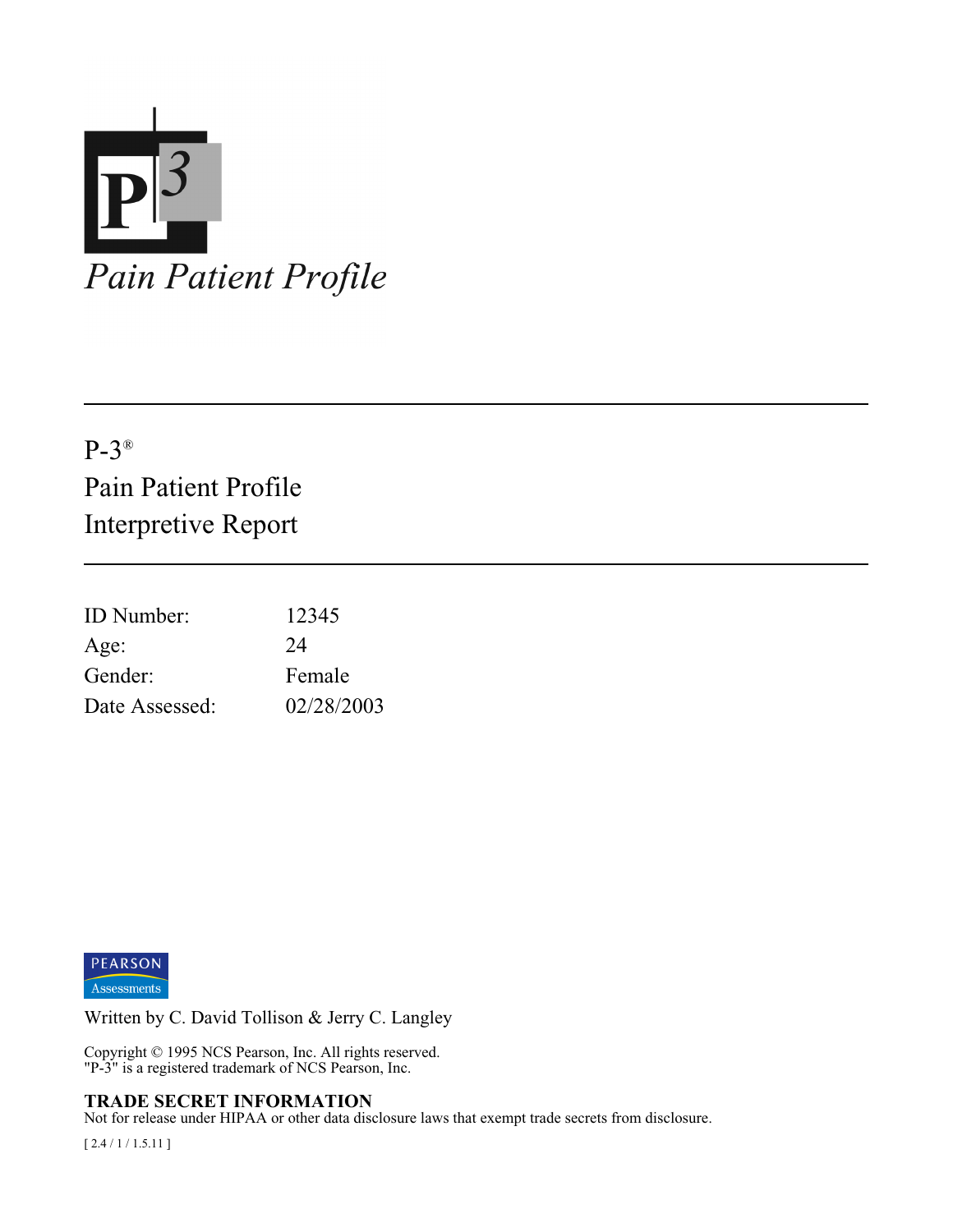## **INTRODUCTION**

Pain resulting from physical injury, illness, or disease is a multidimensional phenomenon composed of physiologic, psychological, and other influencing variables. Factors such as depression, anxiety, and excessive somatic thought are specifically identified in the medical literature as actively contributing to the etiology, maintenance, and intensity of pain. When these factors are appropriately identified and clinically addressed, treatment outcomes resulting from nonsurgical, surgical, and rehabilitative interventions are significantly improved.

The P-3 is designed to identify pain patients who are experiencing emotional distress that may be affecting their symptoms and their response to treatment. The P-3 report also offers recommendations regarding the need for mental health treatment based on the patient's item responses. Clinicians should monitor changes in pain and psychological symptoms and reassess as clinically appropriate. The P-3 may be readministered periodically to measure treatment progress.

The profile, interpretations, and recommendations in this report are all based on pain patients as the primary reference group. However, when reviewing an individual's results, it is important to keep in mind that the average pain patient is significantly more depressed, anxious, and preoccupied with somatic thoughts than the average community subject.

The information in the P-3 report must be used in conjunction with professional judgment, taking into account the total context of the instrument's administration and any other pertinent information concerning the individual. The main body of the report should be considered a professional-toprofessional consultation and should be used solely by the clinician. These results should be considered confidential. The Patient Summary can be shared with the patient if the clinician decides it is appropriate.

# **VALIDITY**

The patient's score on the Validity Index suggests that she was able to read the items and appropriately attended to item content. It appears that she approached the test in an open and honest manner. Her score suggests that her test results can be interpreted with confidence.

#### **RESULTS SUMMARY**

The patient's Depression and Anxiety scores are in the average range for pain patients, and these areas are unlikely to interfere significantly with her progress in treatment. The patient's below-average score on Somatization indicates that problems in this area are minimal and are unlikely to interfere with treatment.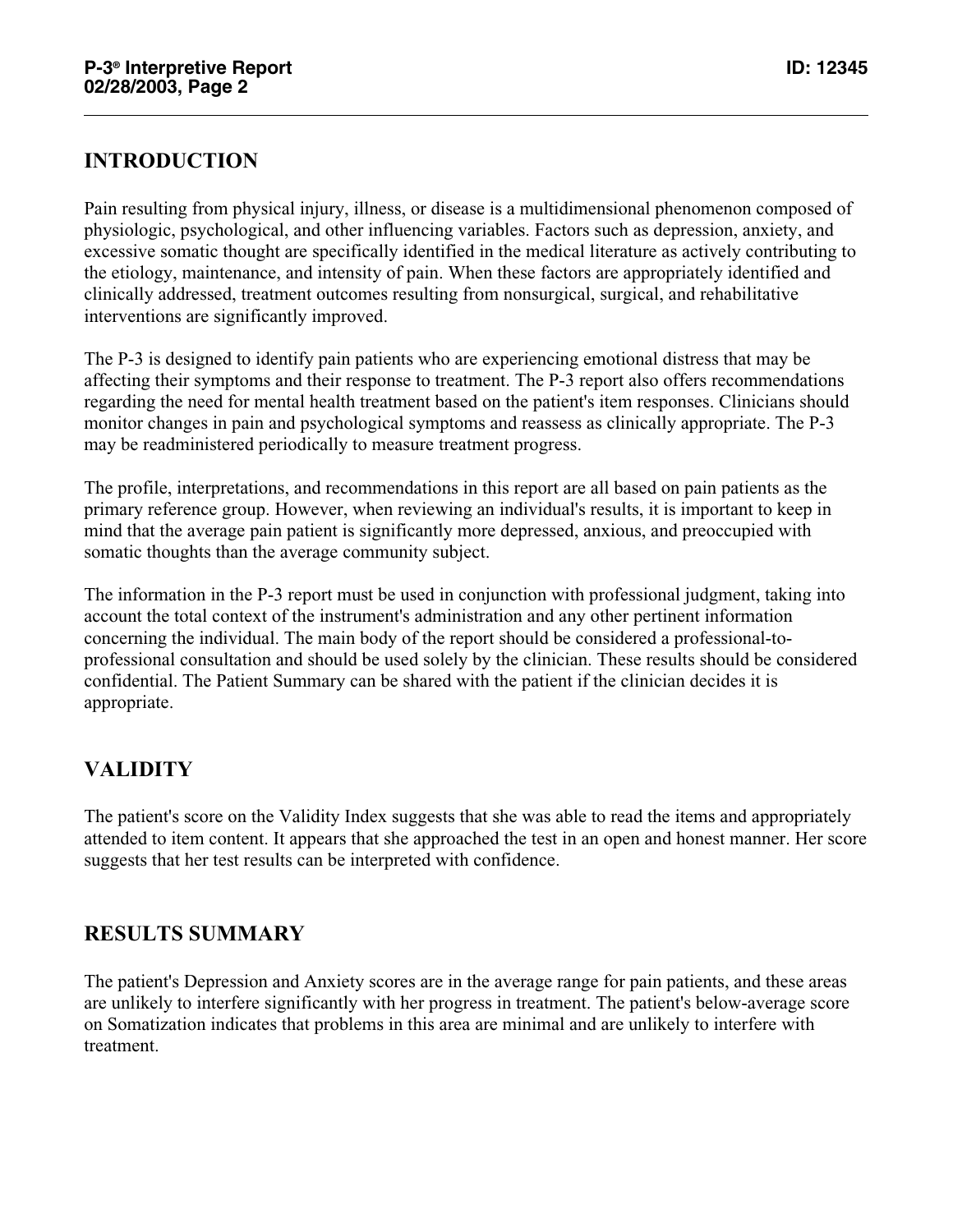

Pain Patient Profile

The Individual Compared to the Patient Sample

Validity Index (raw): 7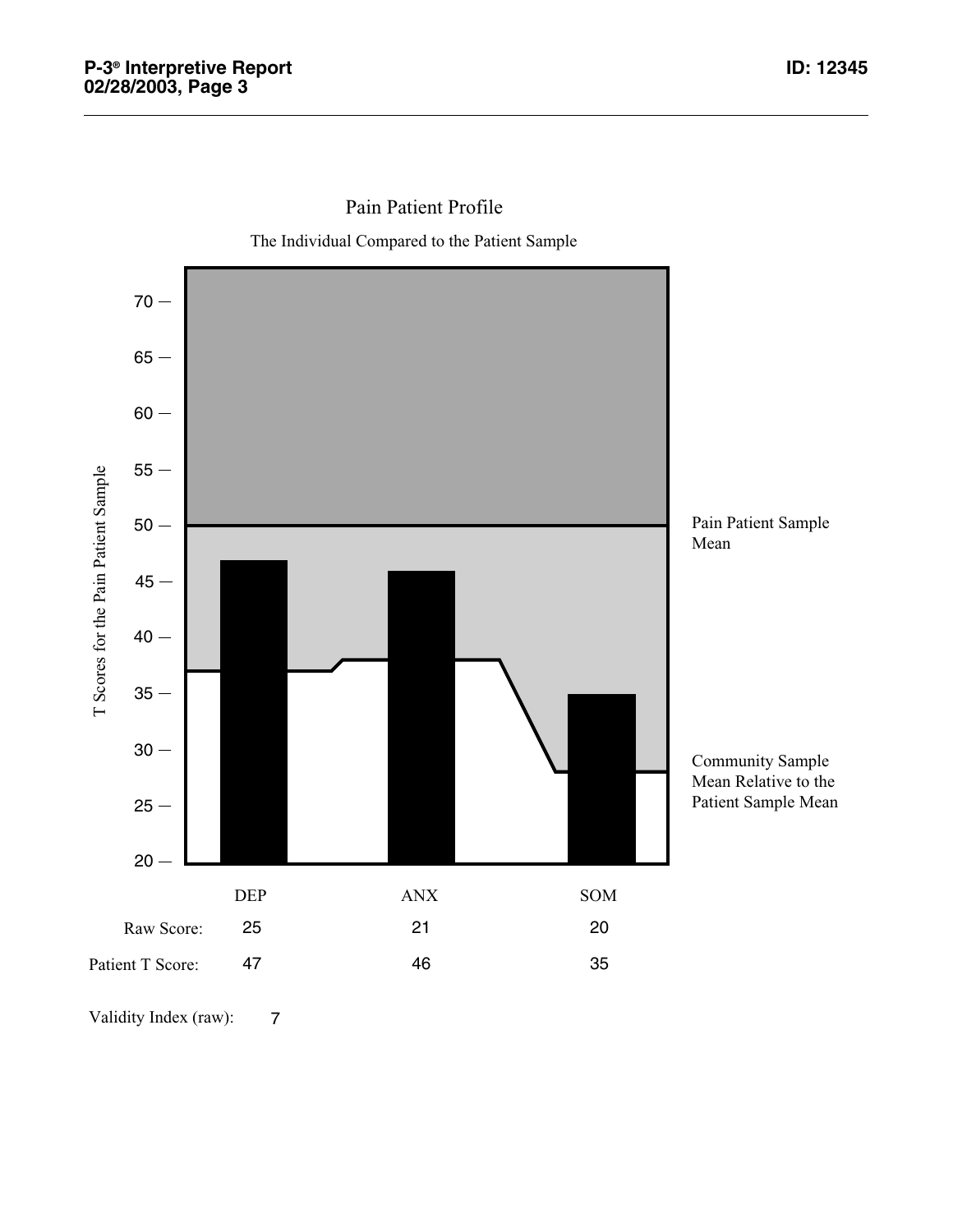# **CLINICAL INTERPRETATION**

Although the patient's Depression score is in the average range for pain patients, she reports a number of symptoms of depression. She may be dissatisfied with the current state of her life, and she may be irritable, frustrated, moody, discouraged, and unhappy. She may be tiring of the duration of her discomfort or lifestyle alteration. She may be questioning her previous expectations regarding pain relief and symptom resolution.

Although the patient's Anxiety score is in the average range compared to other pain patients, she reports a number of symptoms of anxiety, agitation, and cognitive distress. She may have trouble controlling her anger. She may report being irritated by situations and events that formerly went relatively unnoticed. She is probably not comfortable in social situations and would prefer to avoid them. She reports feeling irritable, tense, worried, impatient, and upset, and she may find it difficult to relax and make decisions. Others may describe her as on edge, somewhat agitated, and distracted. These symptoms of anxiety may be beginning to strain her coping skills.

The patient reports more concerns and problems with health-related issues than the normative community sample, but less somatic thought than most pain patients. She does report physical symptoms and problems, but health-related concerns do not occupy an excessive amount of her attention. She is probably not preoccupied with her physical problems, which she may perceive as temporary or as a relatively minor inconvenience. Her Somatization score suggests that she is not engaging in excessive somatic thought, and the clinician may expect treatment to proceed without somatic interference.

# **TREATMENT RECOMMENDATION**

When evaluating the need for mental health treatment, it is important to remember that the average patient is more depressed, anxious, and concerned with somatic complaints than the average community subject.

The patient's scores on the Depression, Anxiety, and Somatization scales do not suggest any serious problems in these areas at this time. Although the patient is not experiencing an unusual level of distress at this time, the clinician should consider the following recommendations as ways of improving the patient's ability to cope.

The clinician should consider providing emotional support, assurance, and encouragement through regularly scheduled appointments during which the patient is encouraged to discuss her worries and concerns. The clinician may want to discuss with the patient the stressful effects of pain and physical problems, assuring her that such effects are normal. Behavior that promotes activity and relaxation, such as work, hobbies, walking, relaxation training, etc., should be encouraged.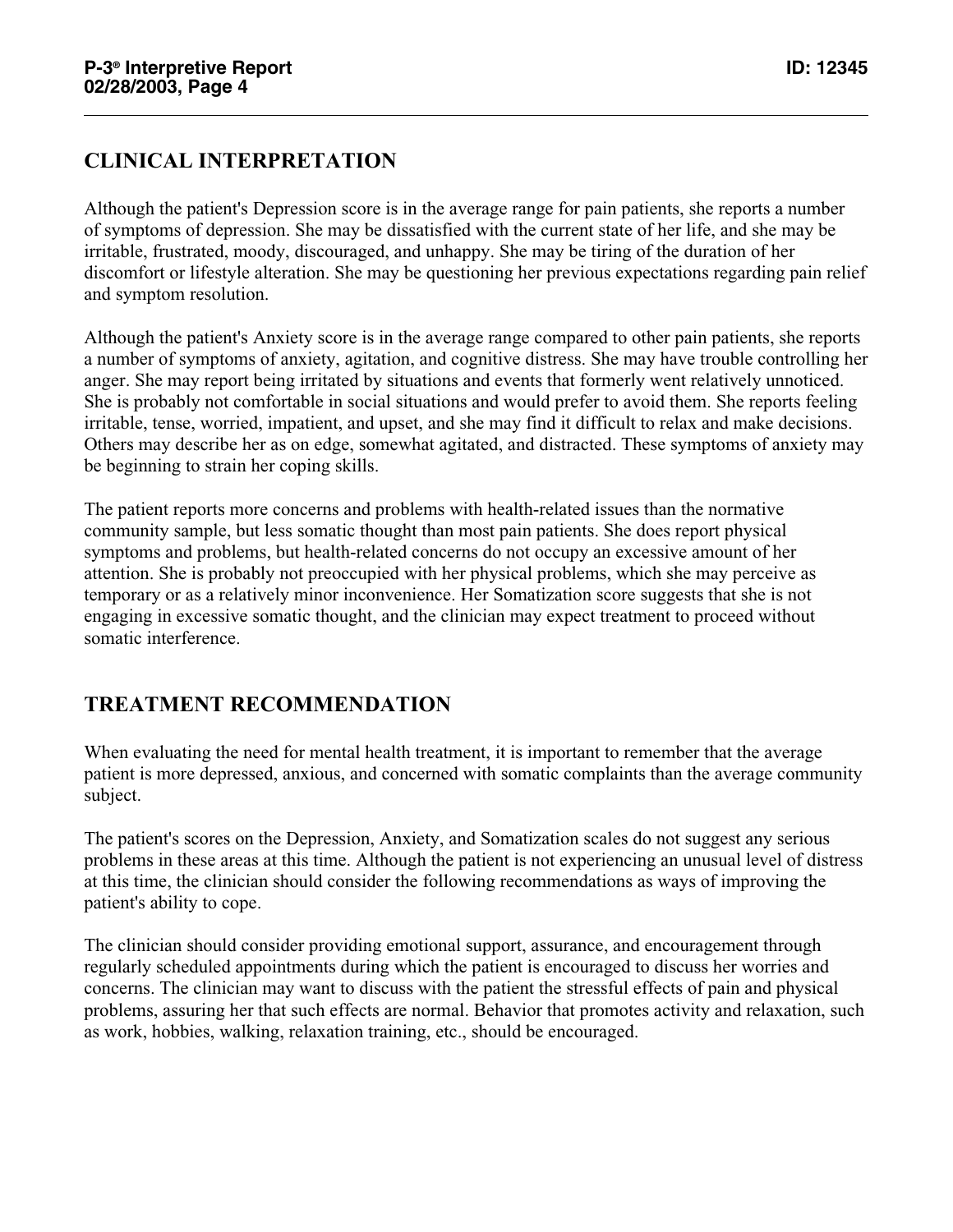### **OMITTED ITEMS**

The client omitted the following item. It may be helpful to discuss this item with her.

14. There are several people in my life who treat me unfairly. Some people seem to treat me unfairly. Many people seem to treat me unfairly.

#### **End of Report**

NOTE: This and previous pages of this report contain trade secrets and are not to be released in response to requests under HIPAA (or any other data disclosure law that exempts trade secret information from release). Further, release in response to litigation discovery demands should be made only in accordance with your profession's ethical guidelines and under an appropriate protective order.